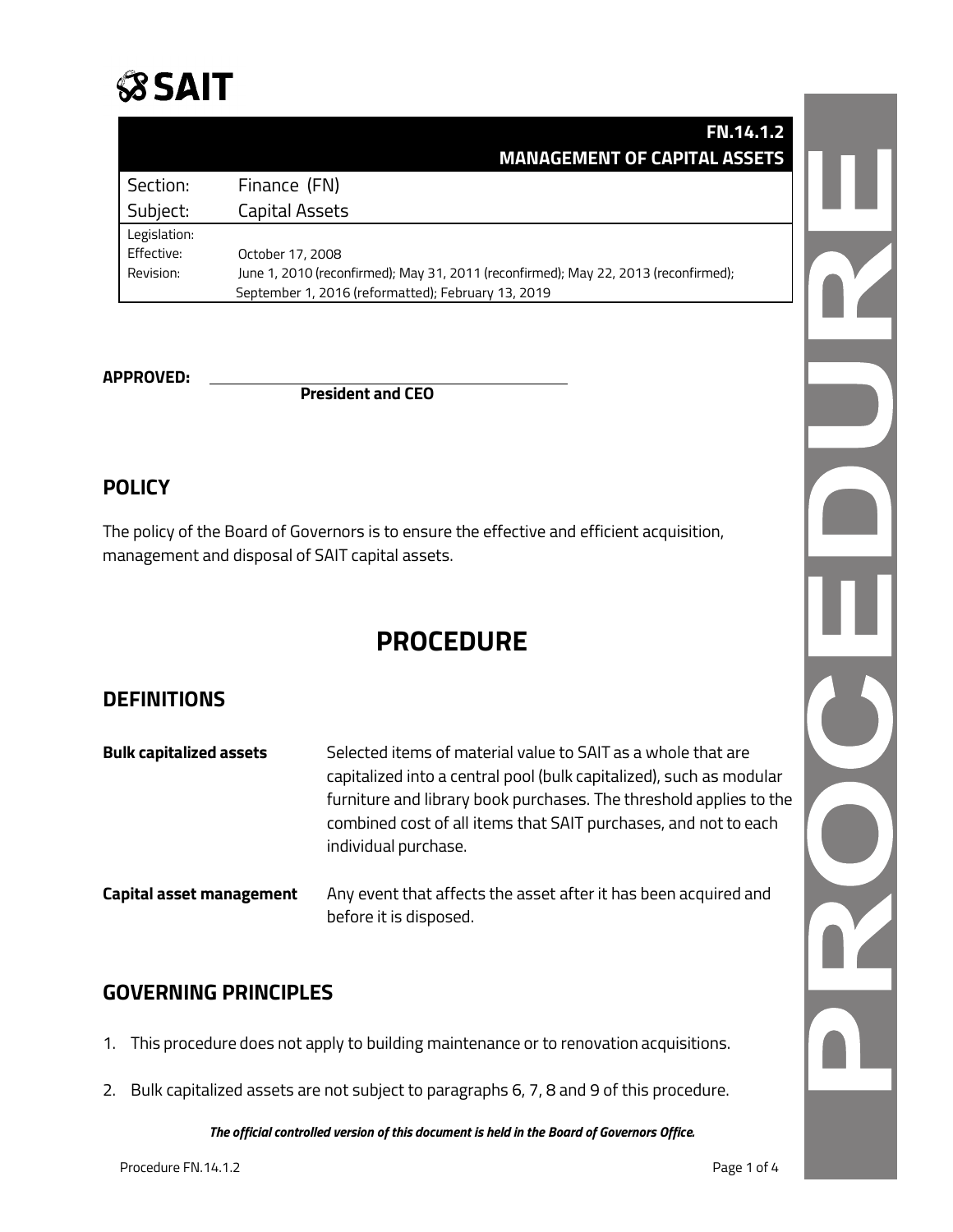

# **PROCEDURE**

- 1. Each school/department is required to appoint an employee as its capital asset coordinator.
- 2. Each school/department is responsible for safeguarding its capital assets from damage, loss and inappropriate or unauthorized use during the school/department's period of stewardship of the asset. If failure to safeguard capital assets results in repair or replacement costs, the school/department is financially responsible for these costs.
- 3. Each school/department is also responsible for protecting sensitive and confidential data contained within electronic devices and should consult the Information Technology Services department for guidance on data protection.
- 4. The cost required to keep capital assets in operating condition is considered to be a repairs and maintenance expense. These costs are funded by the school/department's operating budget.
- 5. The Capital Assets section, Finance department, may conduct a physical inspection of school/department capital assets to verify that the asset information has been maintained.
- 6. Deans, directors or designates are required to approve their school/department's inventory listing as provided by Finance and ensure any required updates are communicated to Finance.
- 7. Each school/department is responsible for maintaining the following asset information in SAIT's financial records:
	- a) Make.
	- b) Manufacturer.
	- c) Model number.
	- d) Physical location.
	- e) Serial number.
- 8. Change in Ownership
	- a) When a change in ownership occurs, the responsibility for the capital asset is transferred from the originating school/department to the receiving school/department.

*The official controlled version of this document is held in the Board of Governors Office.*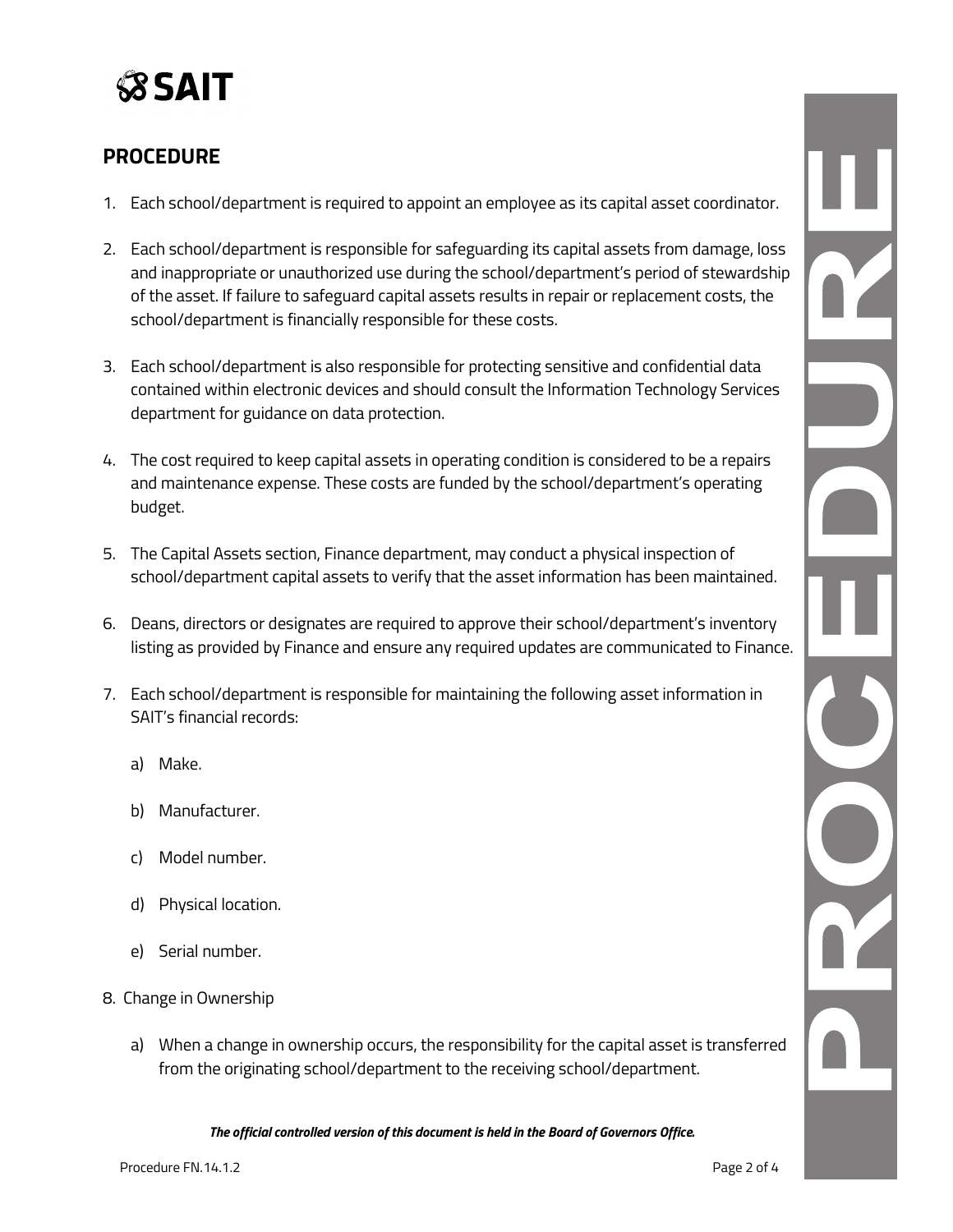# **SSAIT**

- b) The dean, director or designate of both the originating school/department and the receiving school/department must approve the change in ownership.
- c) The originating school/department must communicate the change in ownership by submitting the Capital Assets Change of Ownership form to Capital Assets. This form is attached as Schedule A, An Associated Document to this procedure. The school/department receiving the equipment is responsible for updating the change in location information (refer to paragraph 6 of this procedure), if required.

### 9. Change in Location

- a) When a change in the physical location of an asset occurs, the school/department is responsible for contacting the Facilities Management department to arrange for the move, for safety reasons.
- b) For computer or network equipment moves, the school/department is responsible for contacting the Information Technology Services department or school/department technical support.
- 10. A large scale relocation of capital assets may occur due to an event such as construction or renovation. The school/department is responsible for notifying Capital Assets in advance of the relocation. An inventory count may be required prior to and/or after the relocation.
- 11. On-campus loans and off-campus use
	- a) Each school/department is responsible for documenting the authorization, tracking and returning of any on campus loans and off campus use of its capital assets. Schools/departments must be able to provide this documentation in the event of an audit test count.
	- b) The dean, director or designate may authorize such use providing that:
		- i) The asset is marked as the property of SAIT.
		- ii) The person is qualified to use the asset.
		- iii) The use does not reduce the asset value beyond that of normal wear and tear.
		- iv) The use has no private commercial intent.
		- v) The use is within the scope of SAIT business.

*The official controlled version of this document is held in the Board of Governors Office.*